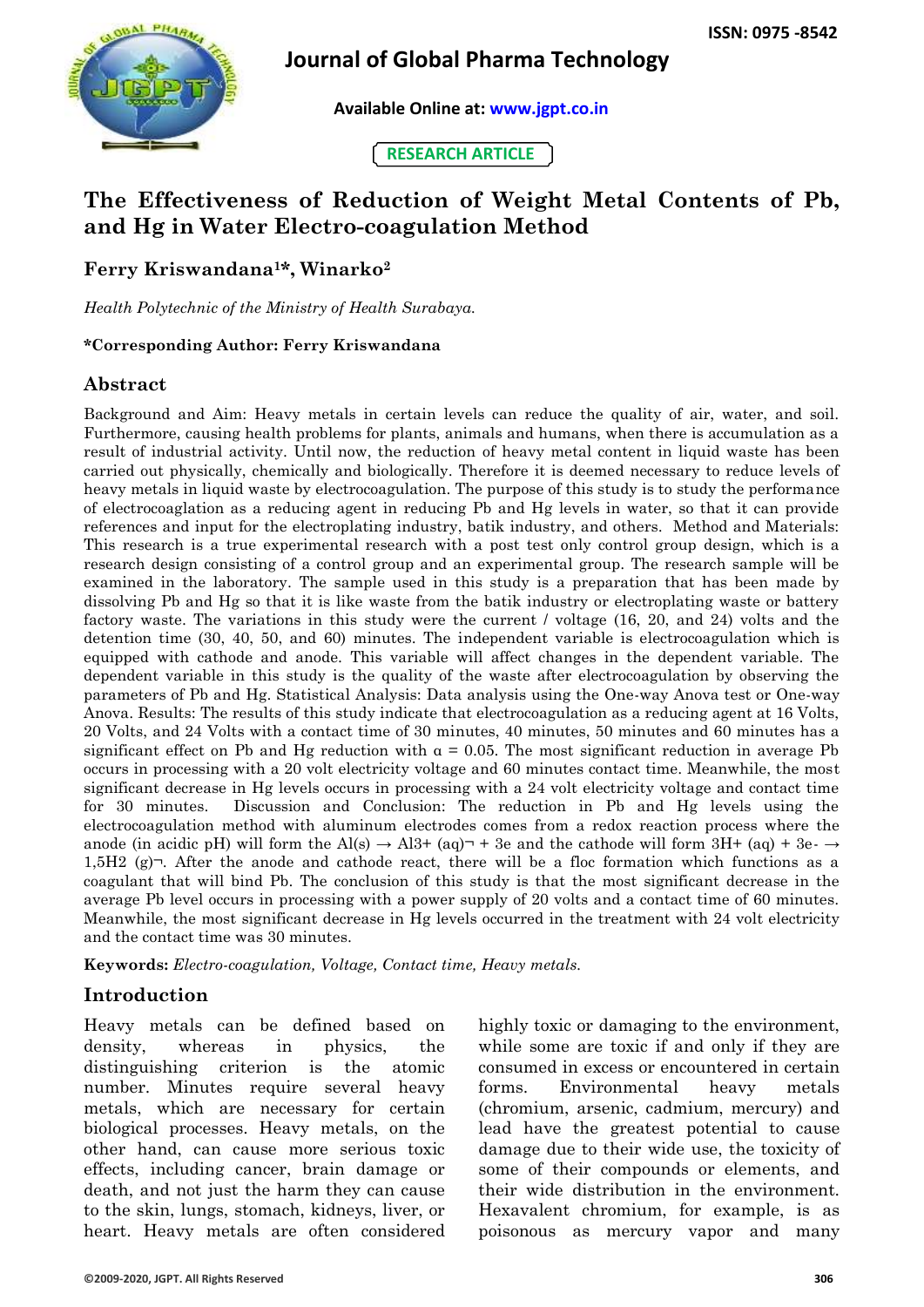mercury compounds. These five elements have a strong affinity for sulfur; in the human body they are normally bound to enzymes, via a thiol group (-SH), which is responsible for controlling the rate of metabolic reactions. The resulting sulfurmetal bonds inhibit the function of the enzymes involved; worsening human health, sometimes with fatal consequences. Chromium (in its hexavalent form) and arsenic are carcinogens; cadmium causes degenerative bone disease; and mercury and lead damage the central nervous system.

The results showed that marine waters in various regions in Indonesia (Madura, Ancol Jakarta) were contaminated by heavy metals [1, 2]. The Pb concentration in the Madura Strait water was still below the quality standard, while in the sediment it had far exceeded the Pb quality standard of 62.06 mg  $/kg$ ).

The concentration of Pb in A. nodifera was 60.10 mg / kg, M. lyrata was 51.48 mg / kg, and S. lamarckii was 45.29 mg / kg. These results indicate that the concentrations of the three types of shellfish have exceeded the maximum limit of heavy metal contamination in food (Pb of 1.5 mg  $/\text{kg}$ ) [2]. Other studies have shown that Mercury (Hg) and Lead (Pb) have entered public waters so that they accumulate in aquatic plants and animals which can eventually enter the human body through the food chain [3].

Until recently, the reduction of heavy metal levels in liquid waste was mostly done physically, chemically and biologically, therefore it was deemed necessary to reduce the levels of heavy metals in liquid waste by electrocoagulation. This research will use the electrocoagulation method as a reducing agent for heavy metals Pb and Hg in water.

### **Purpose**

The purpose of this study was to study the performance of electrocoaglation as a reducing agent in reducing Pb and Hg levels in water.

# **Materials and Method**

This type of research is a true experimental design with a post test only control group design, namely a research design consisting of a control group and an experimental group. The research sample will be examined in the laboratory. The sample used in this study is preparations that have been made by dissolving Pb and Hg so that they are like waste from the batik industry or electroplating waste or battery factory waste. The variations in this study are the current / voltage (16, 20, and 24).Volts and detention times (30, 40, 50, and 60) minutes.

The sampling technique is determined by means of replication; the sample size is determined by the formula. Federer [4].The size of the study sample was obtained from the number of replications multiplied by the number of treatments  $(12)$  plus control  $(1)$ , the total replication was  $13 \times 3 = 39$  samples. The independent variable is electrocoagulation which is equipped with cathode and anode. This variable will affect changes in the dependent variable. The dependent variable in this study is the quality of the waste after electrocoagulation by observing the parameters of Pb and Hg. The collected data were processed descriptively and analytically. The data analysis used is One-way Anova.

### **Results**

**Results of Measurement of Pb Levels in Water before and After Processing Using the Electrocoagulation Method**

**Table 1: Results of Measurement of Pb Levels in Water before and After Processing Using the Electro coagulation Method**

| Parameter      | Information | Time<br>Testing | Measurement results<br>Replication $(1,2,3)$<br>(ppm) |       |       | Average<br>Decrease<br>(ppm) | Percentage of<br>Decrease $(\%)$ |
|----------------|-------------|-----------------|-------------------------------------------------------|-------|-------|------------------------------|----------------------------------|
|                |             | 30'             | 3.386                                                 | 3.371 | 3.350 | 3.369                        |                                  |
| P <sub>b</sub> | Control     | 40'             | 3.327                                                 | 3.287 | 3.331 | 3.315                        |                                  |
|                |             | 50'             | 3.248                                                 | 3.224 | 3.256 | 3.242                        |                                  |
|                |             | 60'             | 3.229                                                 | 3.188 | 3.210 | 3.209                        |                                  |
|                | Pretest     | 30'             | 3.461                                                 | 3.434 | 3.390 | 3.428                        |                                  |
|                |             | 40'             | 3.310                                                 | 3.331 | 3.342 | 3.327                        |                                  |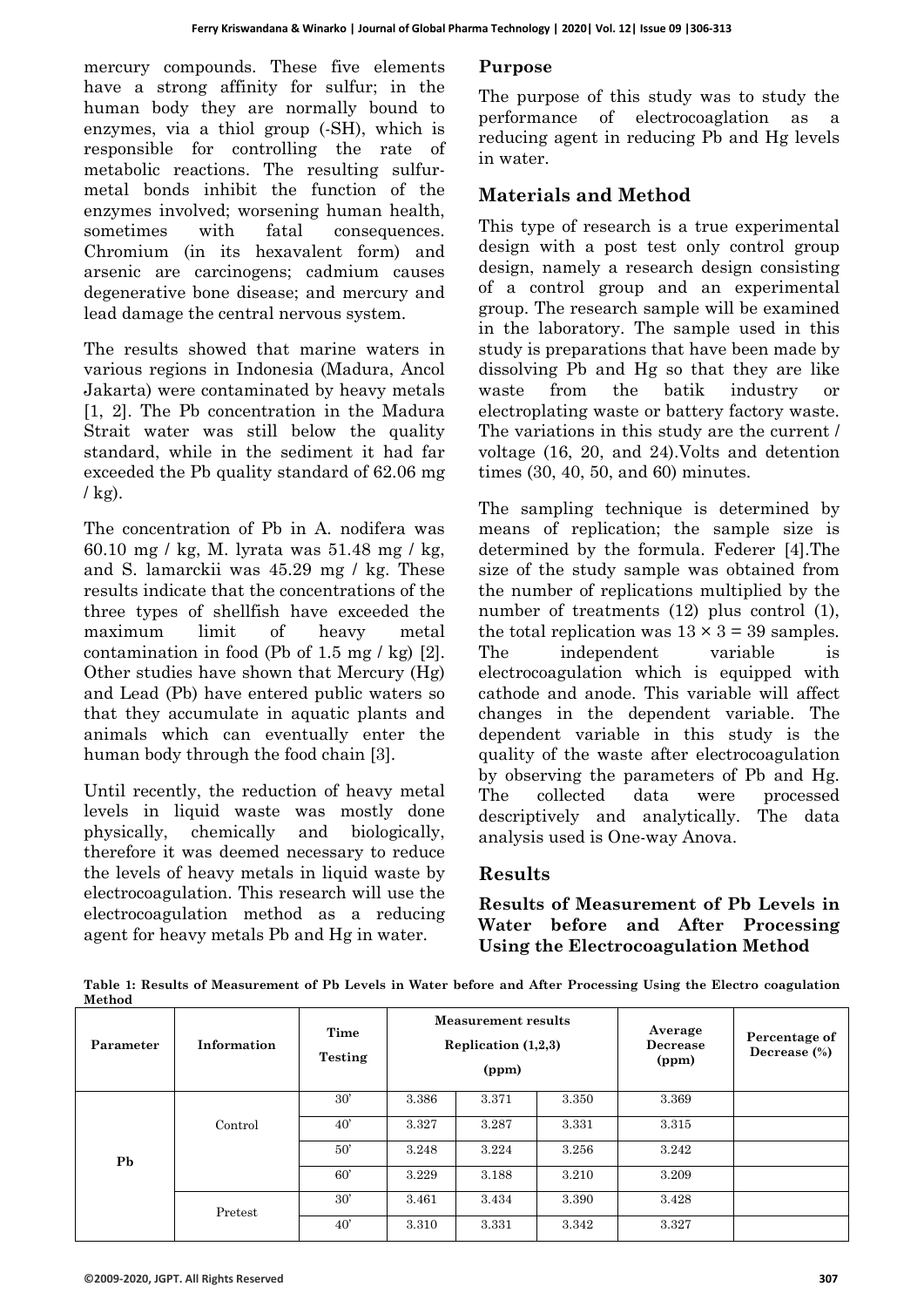| Parameter | Information | Time<br><b>Testing</b> | <b>Measurement results</b><br>Replication $(1,2,3)$<br>(ppm) |       |       | Average<br>Decrease<br>(ppm) | Percentage of<br>Decrease (%) |
|-----------|-------------|------------------------|--------------------------------------------------------------|-------|-------|------------------------------|-------------------------------|
|           |             | 50'                    | 3.317                                                        | 3.394 | 3.349 | 3.353                        |                               |
|           |             | 60'                    | 3.326                                                        | 3.303 | 3.314 | 3.314                        |                               |
|           |             | 30'                    | 2.641                                                        | 2.459 | 2.890 | 2.663                        | 22.31                         |
|           | 16V         | $40^{\circ}$           | 2.457                                                        | 2.098 | 1.948 | 2.167                        | 34.86                         |
|           |             | 50'                    | 1.755                                                        | 1.477 | 1.659 | 1.630                        | 51.38                         |
|           |             | 60'                    | 1.227                                                        | 1.091 | .944  | 1.087                        | 67.19                         |
|           | 20V         | 30'                    | 0.984                                                        | 0.899 | 0.832 | 0.905                        | 73.59                         |
|           |             | $40^{\circ}$           | 0.822                                                        | 0.735 | 0.966 | 0.841                        | 74.72                         |
|           |             | 50'                    | 0.710                                                        | 0.688 | 0.881 | 0.759                        | 77.36                         |
|           |             | 60'                    | 0.520                                                        | 0.455 | 0.497 | 0.490                        | 85.21                         |
|           | 24V         | 30'                    | 1.134                                                        | 0.931 | 1.078 | 1.047                        | 69.45                         |
|           |             | 40'                    | 1.289                                                        | 0.873 | 0.956 | 1.039                        | 68.77                         |
|           |             | 50'                    | .980                                                         | 1.098 | 1.259 | 1.112                        | 66.83                         |
|           |             | 60'                    | 1.003                                                        | 1.537 | 1.690 | 1.410                        | 57.45                         |

Table 1, the results of measuring pb levels in water before and after processing using the electrocoagulation method show that there is a decrease in Pb levels in the water sample after processing using the electrocoagulation method with variable voltage variables varying respectively 16 volts, 20 volts, and 24 volts and a variable time. The contact was varied for 30 minutes, 40 minutes, 50 minutes, and 60 minutes.

The smallest average reduction in Pb levels occurred in treatments using 16 volts of electric voltage with a contact time of 30 minutes, namely 22.31% (2.663 ppm). While the largest percentage reduction in average Pb levels occurred in the processing of liquid waste samples using 20 volts of electric voltage and 60 minutes of contact time, which was 85.21% (0.490 ppm).



**Figure 1: Graph of Decrease in Pb Levels in Water after Processing by Electrocoagulation Method**

Figure 1 shows that the optimum voltage and time to reduce Pb metal in liquid waste by electrocoagulation method occurs in the treatment with an electric voltage of 20 volts with a contact time of 60 minutes. Meanwhile, processing with a voltage of 24 volts and contact time of 30 minutes, 40 minutes, 50 minutes, and 60 minutes showed a decrease in removal efficiency in each observed time period. It is possible that saturation occurs in the electrocoagulation process at a voltage of 24 volts. Due to the saturation of the process, the reduction in Pb levels is not optimal and tends to be stagnant. For more details, here is a graph of the reduction in Pb levels in wastewater after processing using the electrocoagulation method.

#### **Measurement Results of Hg Levels After the Electrocoagulation Process**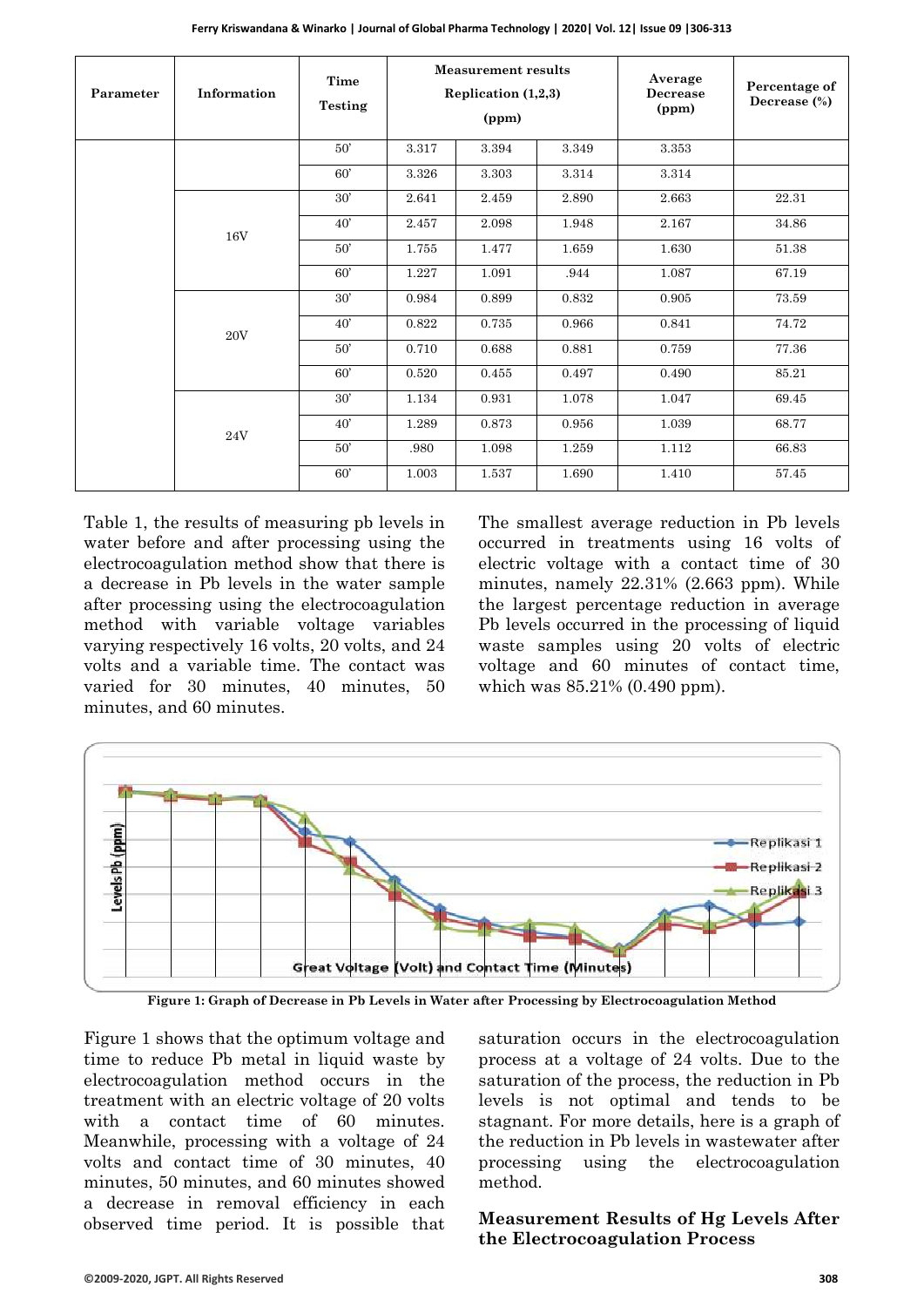| .         | Information    | Time    | <b>Measurement results</b><br>Replication (1,2,3) |       |       | Average<br><b>Decrease</b> | Percentage of<br>Decrease $(\%)$ |
|-----------|----------------|---------|---------------------------------------------------|-------|-------|----------------------------|----------------------------------|
| Parameter |                | Testing |                                                   |       |       |                            |                                  |
|           |                |         |                                                   | (ppm) |       | (ppm)                      |                                  |
|           | Control        | 30'     | 2.955                                             | 2.918 | 2.811 | 2.894                      |                                  |
|           |                | 40'     | 2.832                                             | 2.807 | 2.814 | 2.817                      |                                  |
|           |                | 50'     | 2.820                                             | 2.786 | 2.800 | 2.802                      |                                  |
|           |                | 60'     | 2.741                                             | 2.758 | 2.760 | 2.753                      |                                  |
|           | Pretest        | 30'     | 2.982                                             | 2.977 | 2.903 | 2.954                      |                                  |
|           |                | 40'     | 2.983                                             | 2.958 | 2.921 | 2.980                      |                                  |
|           |                | 50'     | 2.836                                             | 2.821 | 2.819 | 2.825                      |                                  |
|           |                | 60'     | 2.806                                             | 2.812 | 2.874 | 2.830                      |                                  |
|           | $16\mathrm{V}$ | 30'     | 2.209                                             | 2.140 | 2.331 | 2.226                      | 24.64                            |
| Hg        |                | 40'     | 1.876                                             | 1.650 | 1.835 | 1.787                      | 40.03                            |
|           |                | 50'     | 1.653                                             | 1.339 | 1.567 | 1.519                      | 46.23                            |
|           |                | 60'     | 1.198                                             | 1.209 | 1.198 | 1.201                      | 57.56                            |
|           | $20\mathrm{V}$ | 30'     | 0.902                                             | 0.977 | 0.975 | 0.951                      | 67.80                            |
|           |                | 40'     | 0.893                                             | 0.807 | 0.821 | 0.840                      | 71.81                            |
|           |                | 50'     | 0.714                                             | 0.726 | 0.664 | 0.701                      | 75.18                            |
|           |                | 60'     | 0.520                                             | 0.505 | 0.556 | 0.527                      | 81.37                            |
|           | 24V            | 30'     | 0.456                                             | 0.491 | 0.510 | 0.485                      | 83.58                            |
|           |                | 40'     | 0.876                                             | 1.193 | 0.897 | 0.988                      | 66.84                            |
|           |                | 50'     | 1.008                                             | 1.198 | 1.259 | 1.155                      | 59.11                            |
|           |                | 60'     | 1.003                                             | 1.335 | 1.235 | 1.191                      | 57.91                            |

**Table 2: Results of Measurement of Hg Levels in Water before and After Processing Using the Electro-coagulation Method**

Based on Table 2, it is known that there is a decrease in Hg levels in the water sample after processing using the electrocoagulation method with a variable voltage with a voltage variation of 16 volts, 20 volts, and 24 volts and a variable contact time with time variations for 30 minutes, 40, minutes, 50 minutes, and 60 minutes. The smallest average decrease in Hg levels occurred in the treatment using 16 volts of electrical voltage with a contact time of 30 minutes, namely 24.64% (2.226 ppm). Meanwhile, the largest percentage decrease in Hg levels on average occurred in the processing of liquid waste samples using 24 volts and 30 minutes of contact time, which was 83.58% (0.485 ppm).



**Figure 2: Graph of Decrease in Hg Content in water After Processing by Electrocoagulation Method**

From the graphic data above (figure 2), it can also be seen that the optimum voltage and time to reduce Hg metal in water by the electrocoagulation method occurs in processing with an electric voltage of 24 volts with a contact time of 30 minutes. This is due to saturation during processing with a voltage of 24 volts and contact time of 40 minutes, 50 minutes, and 60 minutes. Due to the saturation of the process, the decrease in

Hg levels is not optimal and tends to be stagnant. For more details, here is a graph of the reduction in Hg levels in wastewater after processing using the electrocoagulation method.

**Statistical analysis of Pb and Hg levels in Industrial Wastewater after being treated with the Electro-coagulation Method**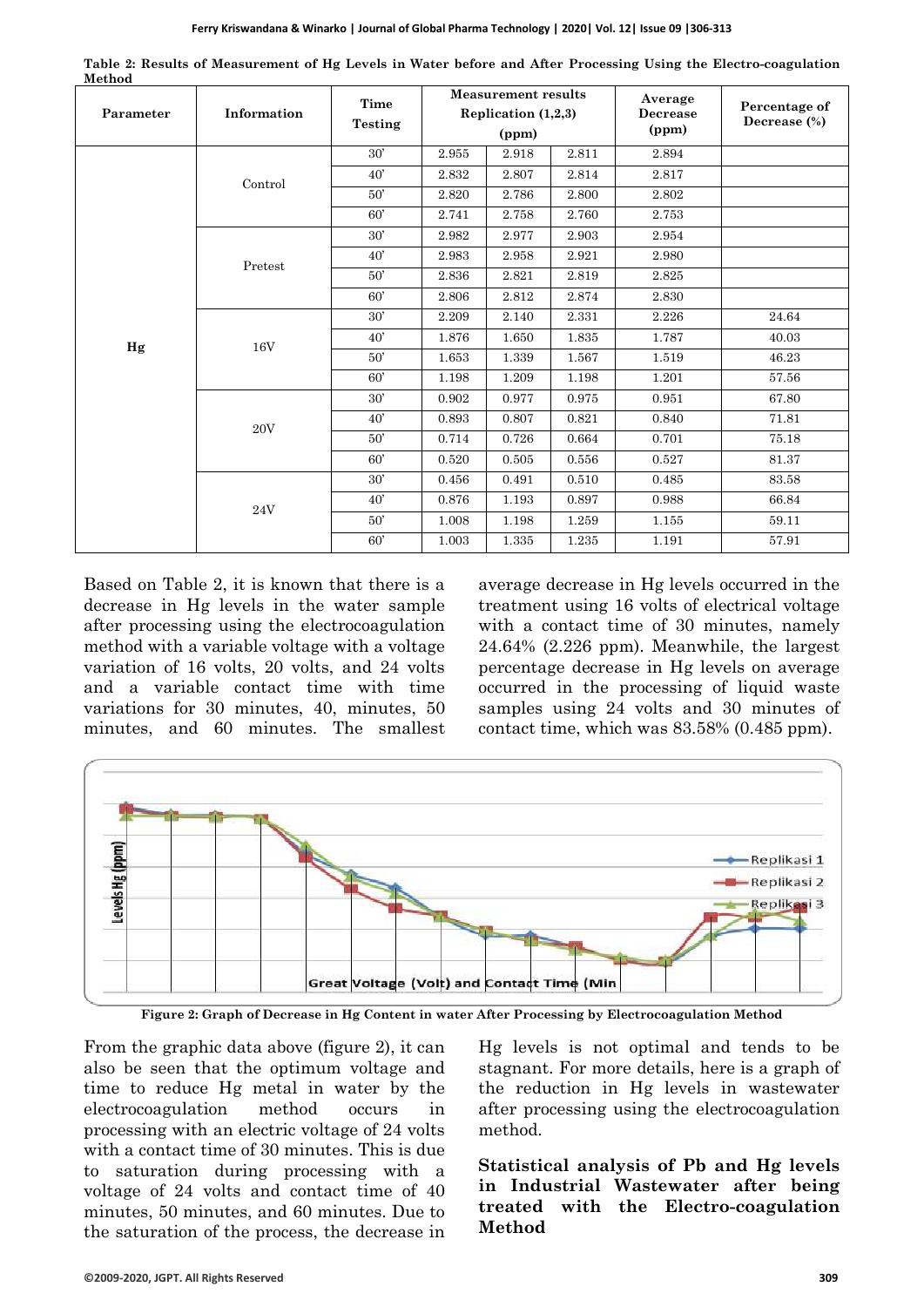| Ferry Kriswandana & Winarko   Journal of Global Pharma Technology   2020   Vol. 12   Issue 09   306-313 |
|---------------------------------------------------------------------------------------------------------|
|---------------------------------------------------------------------------------------------------------|

| minutes, and so minutes after processing while the electrocoughtation method<br><b>Great Voltage</b> |                     | Kolmogorov-Smirnov |                    |                   |  |  |  |
|------------------------------------------------------------------------------------------------------|---------------------|--------------------|--------------------|-------------------|--|--|--|
|                                                                                                      |                     | <b>Statistics</b>  | Df                 | Sig. (p-value)    |  |  |  |
|                                                                                                      | Kontrol (0 Volt)    | 0.161              | 12                 | 0.200             |  |  |  |
| Pb levels                                                                                            | $6$ Volt            | 0.148              | $12\,$             | 0.200             |  |  |  |
|                                                                                                      | $9$ Volt            | $0.156\,$          | $\overline{12}$    | 0.200             |  |  |  |
|                                                                                                      | $12$ Volt $\,$      | 0.196              | 12                 | 0.200             |  |  |  |
|                                                                                                      | Kontrol (0 Volt)    | 0.238              | $12\,$             | $\,0.059\,$       |  |  |  |
| Hg levels                                                                                            | $6$ Volt            | 0.137              | 12                 | 0.200             |  |  |  |
|                                                                                                      | 9 Volt              | $0.131\,$          | $12\,$             | 0.200             |  |  |  |
|                                                                                                      | $12\ \mathrm{Volt}$ | $1.170\,$          | $12\,$             | 0.200             |  |  |  |
|                                                                                                      | <b>Contact Time</b> |                    | Kolmogorov-Smirnov |                   |  |  |  |
|                                                                                                      |                     |                    | <b>Statistics</b>  | <b>Statistics</b> |  |  |  |
|                                                                                                      | 30'                 | 0.283              | 12                 | 0.009             |  |  |  |
| Pb levels                                                                                            | 40'                 | 0.215              | $12\,$             | $\rm 0.131$       |  |  |  |
|                                                                                                      | 50'                 | 0.223              | $12\,$             | 0.103             |  |  |  |
|                                                                                                      | 60'                 | 0.202              | $\overline{12}$    | 0.192             |  |  |  |
|                                                                                                      | 30'                 | 0.244              | 12                 | 0.046             |  |  |  |
| Hg levels                                                                                            | 40'                 | 0.222              | 12                 | $\rm 0.105$       |  |  |  |
|                                                                                                      | 50'                 | 0.197              | $12\,$             | 0.200             |  |  |  |
|                                                                                                      | 60'                 | 0.285              | $12\,$             | 0.008             |  |  |  |

**Table 3: Data Normality Test Results of Pb and Hg Levels in Water at a detention time of 30 minutes, 40 minutes, 50 minutes, and 60 minutes after processing with the electrocoagulation method**

The results of the data normality test of Pb and Hg levels in water after processing using the electrocoagulation method with variations of 3 different electrical voltages, namely 16 volts, 20 volts, 24 volts and contact time for 30 minutes, 40 minutes, 50 minutes, and 60 minutes. The results of the data normality test of Pb and Hg levels in water at a detention time of 30 minutes, 40 minutes, 50 minutes, and 60 minutes after processing with the electrocoagulation method are shown in Table 3.

**Table 4: Kruskal-Wallis Test Results, Pb and Hg Levels in Water after Processing by Electro-coagulation Method**

| Parameter | Variable            | αı | Asymp. Sig.<br>$(\rho$ -value) |
|-----------|---------------------|----|--------------------------------|
| Pb levels | <b>Contact Time</b> |    | 0.040                          |
|           | Great Voltage       |    | 0.000                          |
|           | <b>Contact Time</b> |    | 0.027                          |
| Hg levels | Great Voltage       |    | 0.000                          |

Table 4. The results of testing the average difference in Pb and Hg levels in water after processing using the electrocoagulation method with 3 different electrical voltages, namely 16 volts, 20 volts, 24 volts and contact time for 30 minutes, 40 minutes, 50 minutes, and 60 minutes.

The results of the kruskal-wallis statistical test for the Asymp. Sig. (ρ) or the probability value of a hypothesis  $\leq 0.05$ , which means that H0 is rejected. So it can be stated that there is an average difference between the Pb and Hg levels of industrial wastewater in the control sample with the levels of Pb and Hg after processing with the electrocoagulation method.

### **Discussion**

Table 1, the results of measuring pb levels in water before and after processing using the electrocoagulation method show that there is a decrease in Pb levels in the water sample after processing using the electrocoagulation method with variable voltage variables varying respectively 16 volts, 20 volts, and 24 volts and a variable time. the contact was varied for 30 minutes, 40 minutes, 50 minutes, and 60 minutes.

The smallest average reduction in Pb levels occurred in treatments using 16 volts of electric voltage with a contact time of 30 minutes, namely 22.31% (2.663 ppm). While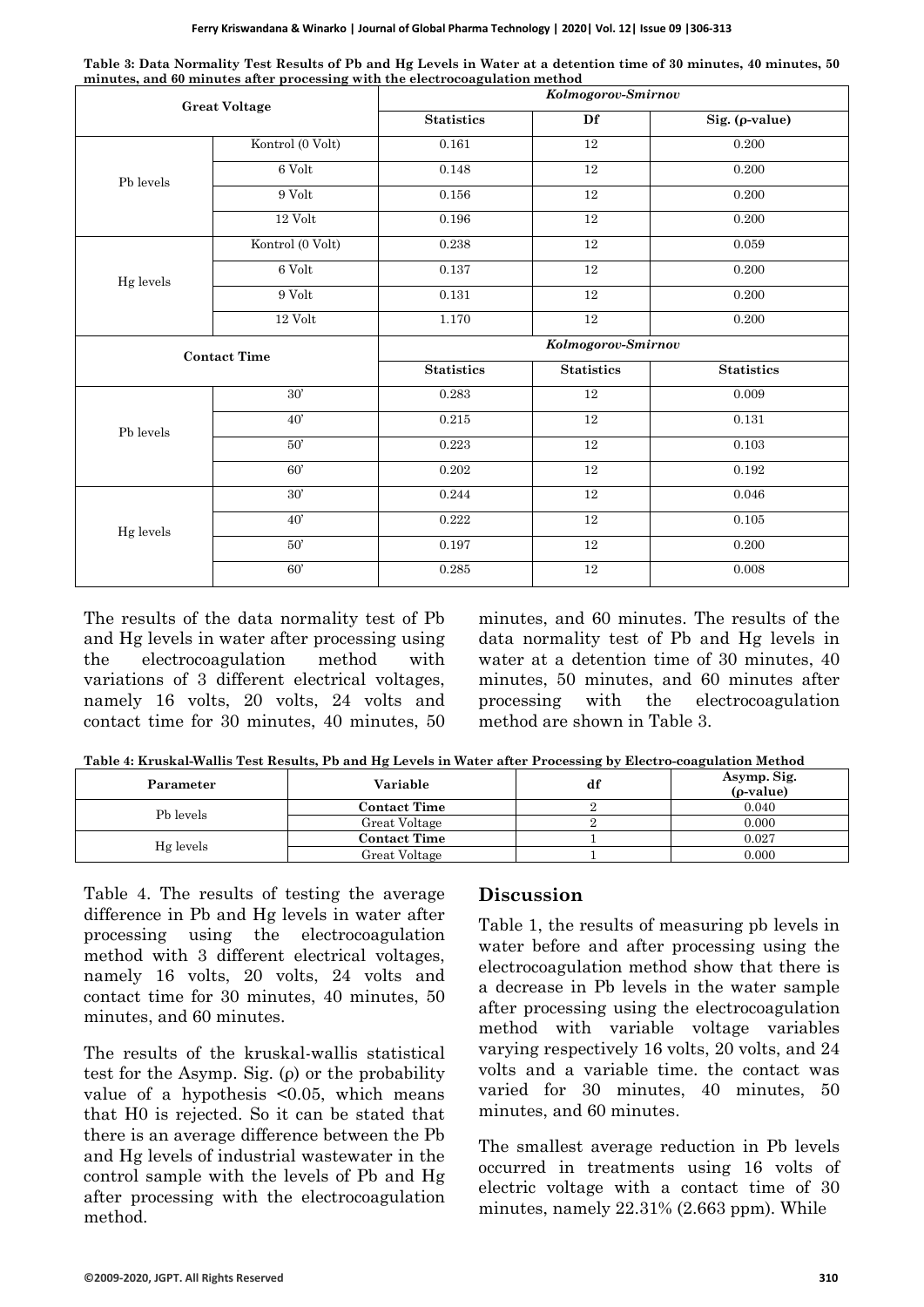the largest percentage reduction in average Pb levels occurred in the processing of liquid waste samples using 20 volts of electric voltage and 60 minutes of contact time, which was 85.21% (0.490 ppm). Another study using the electrocoagulation method was proven to reduce COD concentrations to 99.18% at 60 minutes, a voltage of 10 volts with a distance of 3 cm between electrodes. While the average efficiency of decreasing COD concentration by electrocoagulation method reached 71.2695%.

The decrease in COD concentration in electrocoagulation was due to the oxidation and reduction processes in the electrocoagulation reactor. On the electrodes, oxygen and hydrogen gases are formed which will affect the reduction of COD [5]. Research with the same method also states, the most effective conditions in reducing ferrous and manganese concentrations with electric current of  $\pm$  2.5 A in 90 minutes. Effectivity in ferrous and manganese metal reduction was 98.7% and 99.6%, respectively. The final concentration of ferrous and manganese metal was 0.08 mg/L and 0.01 mg/L respectively. Optimum concentration of TSS reduction was 83.7% with the final concentration of 72 mg/L. The wastewater pH value became 7, 1.

Finally, the results demonstrated that the electrocoagulation process using aluminum electrode is a reliable technique for removal of pollutants from coal stockpile wastewater [6]. Electrocoagulation-flotation is an alternative method to classic chemical coagulation for many reasons. ECF is capable of reducing the need for chemicals due to the fact that the electrodes provide the coagulant.

However, many individuals still use chemical coagulants to attempt to enhance treatment [7]. Based on the results of this study and other studies, it can be concluded that the optimum voltage and time to reduce Pb metal in liquid waste by electrocoagulation method occurs in processing with an electric voltage of 20 volts with a contact time of 60 minutes.

Meanwhile, processing with a voltage of 24 volts and contact time of 30 minutes, 40 minutes, 50 minutes, and 60 minutes showed a decrease in removal efficiency in each observed time period. It is possible that saturation occurs in the electrocoagulation process at a voltage of 24 volts.

Due to the saturation of the process, the decrease in Pb levels is not optimal and tends to be stagnant. For more details, here is a graph of the reduction in Pb levels in wastewater after processing using the electro-coagulation method [5, 6, 7].Based on Table 2, it is known that there is a decrease in Hg levels in the water sample after processing using the electrocoagulation method with a variable voltage with a voltage variation of 16 volts, 20 volts, and 24 volts and a variable contact time with time variations for 30 minutes, 40, minutes, 50 minutes, and 60 minutes.

The smallest average decrease in Hg levels occurred in the treatment using 16 volts of electrical voltage with a contact time of 30 minutes, namely 24.64% (2.226 ppm). Meanwhile, the largest percentage decrease in Hg levels on average occurred in the processing of liquid waste samples using 24 volts and 30 minutes of contact time, which was 83.58% (0.485 ppm). The reduction in Pb and Hg levels using the electrocoagulation method with aluminum electrodes comes from a redox reaction process where the anode (in acidic pH) will form the  $Al_{(s)} \rightarrow Al^{3+}$  $(aq) + 3e$  and the cathode will form  $3H^+$   $(aq) + 3e^ \rightarrow$  1,5H<sub>2 (g)</sub> after the anode and cathode react, a floc formation will occur which functions as a coagulant material that will bind Pb [8, 9, 10].

The decrease in Pb levels in wastewater treated using the electrocoagulation method is influenced by several factors, including: voltage and process contact time. According to [7, 10, 11], the quantity of reduction in heavy metal content in treated waste is influenced by the contact time where the longer the contact time, the more the decrease in metal content.

However, there is saturation of contact time where when the optimum condition has been reached; the decrease in the treated metal content will be stagnant. This is confirmed by the results of this study where the optimum contact time for reducing the Pb level is 60 minutes with a voltage of 24 V in an acidic pH state [12, 13].

Further studies are needed to determine whether after 60 minutes the electrocoagulation process is still optimal for reducing Pb levels in water [14]. The reduction in Hg levels in liquid waste that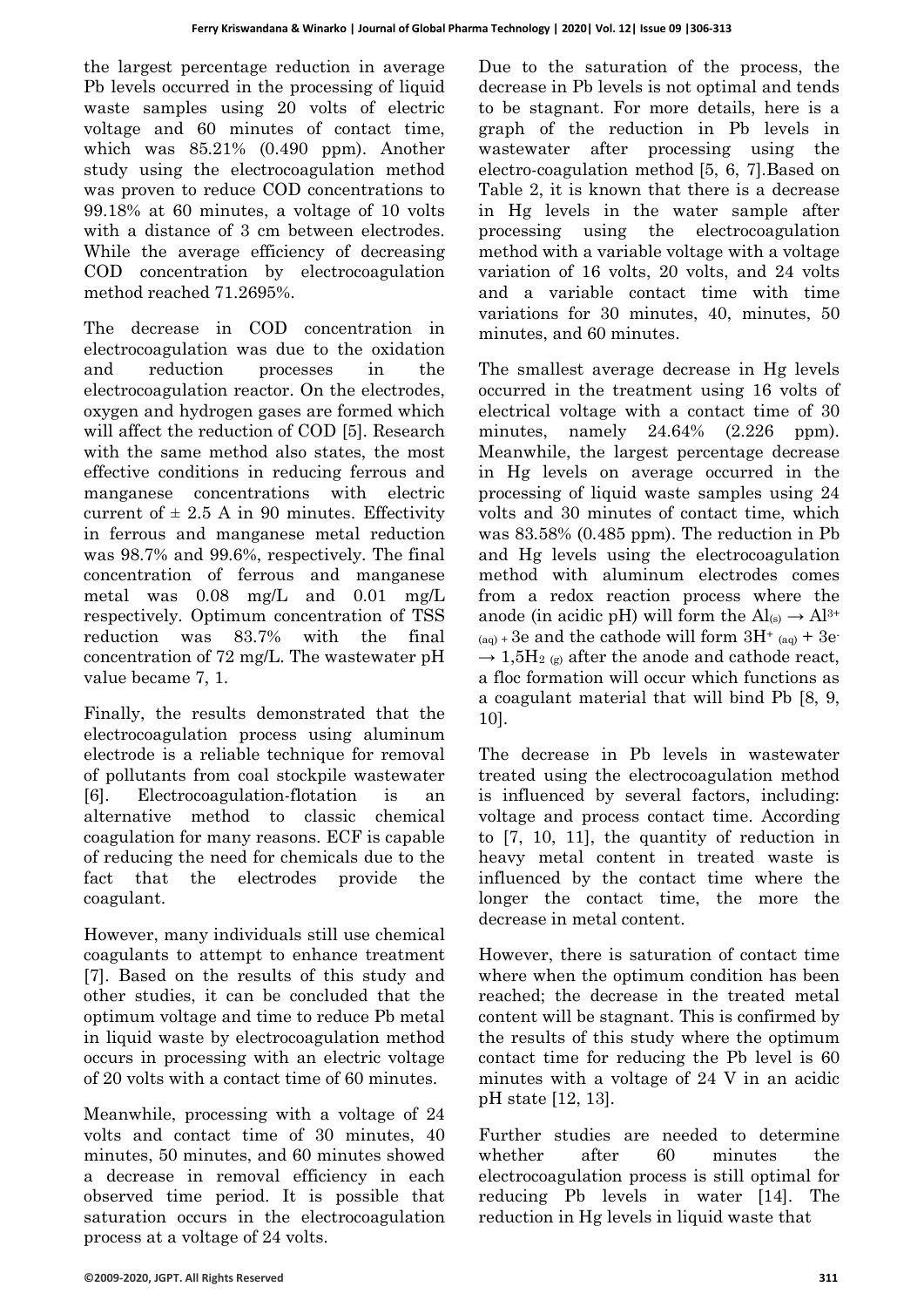has been treated by the electrocoagulation method is in principle the same as the reduction in the levels of Pb pollutants. Namely through the process of forming a coagulant agent by the anode and cathode. According to [15] electro-coagulation with aluminum electrodes is effective in reducing Hg levels in drinking water. The levels of Hg will be removed by coagulant agents from the aluminum oxidation reduction process.

However, there are disadvantages from using similar electrodes, namely the formation of acidic chlorides and sulfates which will reduce the ability of coagulants to form over the length of time of contact, due to the influence of sulfates and chlorides that are formed [15, 16]. This is thought to have happened in this process when the contact time was given longer; there was no significant decrease in Hg levels. This is evidenced by the test results which state that the most effective treatment to reduce Hg levels in water is 30 minutes with a voltage of 24V.

## **Conclusion**

The reduction of heavy metal levels in liquid waste is mostly done physically, chemically and biologically. This study conducted a test for the reduction of heavy metal content using the electrocoagulation method. The research used voltage parameters (16 Volt, 20 Volt, and 24 Volt) and contact time (30 minutes, 40 minutes, 50 minutes, and 60 minutes) and the type of electrode used was aluminum. It can be concluded that the electrocoagulation method with voltage (16 Volt, 20 Volt, and 24 Volt) and contact time (30 minutes, 40 minutes, 50 minutes, and 60 minutes) and the type of aluminum electrode, is very effective in reducing Pb and Hg in water.

## **References**

- 1. Riani E (2010) Kontaminasi Merkuri (Hg) dalam Organ Tubuh Ikan Petek (Leiognathus equulus) di Perairan Ancol, Teluk Jakarta. Jurnal Teknik Lingkungan, 11(2)313-322.
- 2. Ahyar, Dietriech G Bengen, Yusli Wardiatno (2017) [Distribution](https://journal.ipb.ac.id/index.php/jurnalikt/article/view/19297) And [Bioaccumulation Of Heavy Metals Pb And](https://journal.ipb.ac.id/index.php/jurnalikt/article/view/19297)  [Cd On Bivalves Anadara Nodifera,](https://journal.ipb.ac.id/index.php/jurnalikt/article/view/19297)  [Meretrix Lyrata, And Solen Lamarckii In](https://journal.ipb.ac.id/index.php/jurnalikt/article/view/19297)  [Coastal Waters Of The West Madura](https://journal.ipb.ac.id/index.php/jurnalikt/article/view/19297)

[Strait.](https://journal.ipb.ac.id/index.php/jurnalikt/article/view/19297) Elektronik Jurnal Ilmu Dan Teknologi Kelautan, 9(2); 631-643.

- 3. Manna Wanna, Subari Yanto, Kadirman (2017) Analisis Kualitas Air dan Cemaran Logam Berat Merkuri (Hg dan Timbal (Pb) pada Ikan di Kanal Daerah Hertasing Kota Makasar. Jurnal Pendidikan Teknologi Pertanian, 3: 5.
- 4. Suprihanto, Bima Setya, Prihanti Putri (2016) Hubungan Industrial Pendekatan Kasus, Yogyakarta: Gadjah Mada University Press.
- 5. Novie Putri Setianingrum, Agus Prasetyo, Parto (2016) Pengaruh Tegangan dan Jarak Antar Elektroda terhadap Pewarna Remazol Red RB dengan metoda Elektrokoagulasi. Jurnal Inovasi Teknik Kimia, 1(2): 93-97.
- 6. Rusdianasari Bow, Susila Arita, Eddy Ibrahim, Ngudiantoro Ngudiantoro (2013) Reduction of metal contents in coal stockpile wastewater by usnig eloectrocoagulation. Journal Applied Mechanics and Materials, 391: 29-33.
- 7. [Erick Butler,](https://sciprofiles.com/profile/author/dzh5aGhWQm5ZdzJsT21KOVJzL0RXMkZnRTI1alo2UFd5T0xITHhkNEhSTT0=) [Yung-Tse Hung,](https://sciprofiles.com/profile/12497) [Ruth Yu-Li](https://sciprofiles.com/profile/74627)  [Yeh,](https://sciprofiles.com/profile/74627) [Mohammed Suleiman Al Ahmad](https://sciprofiles.com/profile/author/M2NoV1VERHR3TXE4bUZTQlhkOFVnSkI5RzhrbHlvNG00aHh5dEZwdHdjWT0=) (2011) Electrocoagulation in Wastewater Treatment. MDPI Journal, 3: 2.
- 8. C P N, SWR Tehamango, PC Ngom, A Darchen, E Ngameni (2009) Mercury (II) Removal from Water by Electrocoagulation Using Aluminium and Iron Electrodes. International Journal os Environmental Research, 4(2): 201-208.
- 9. Masthura, Ety Jumiati (2017) Peningkatan Kualitas Air menggunakan Metoda Elektrokoagulasi dan Filter Karbon, Jurnal Ilmu Fisika dan Teknologi, 1(2): 1-6.
- 10. Masthura, Ety Jumiati (2017) Peningkatan Kualitas Air menggunakan Metoda Elektrokoagulasi dan Filter Karbon, Jurnal Ilmu Fisika dan Teknologi., 1(2): 1-6.
- 11. Eddy Wiyanto (2014) Penerapan Elektrokoagulasi dalam Proses Penjernihan Limbah Cair, Jurnal Ilmiah Teknik Elektro., 16(1): 19-36.
- 12. Novianti Dwi Lestari, Tuhu Agung (2012) Penurunan TSS dan Warna Limbah Industri Batik secara Elektrokoagulasi, Jurnal Ilmiah Teknik Lingkungan, 6(1): 37-44.